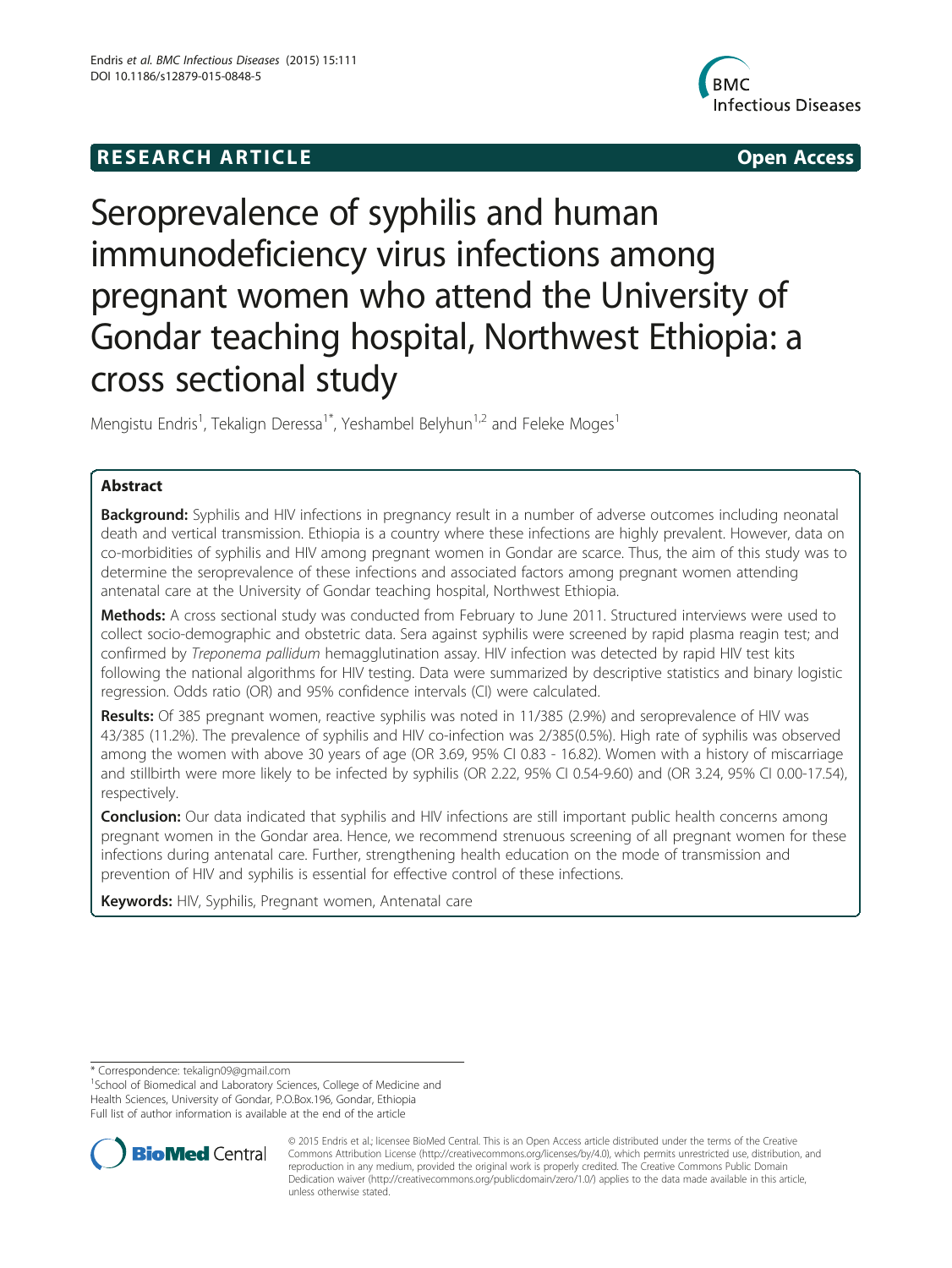#### Background

Syphilis and HIV infections continue to be a public health problem in the world, especially in developing countries. Both infections are transmitted by unprotected sex, unsafe blood transfusion, needle sharing and from mother to child in utero [[1](#page-5-0),[2](#page-5-0)]. In pregnancy, these infections have been associated with a number of adverse outcomes including miscarriage, stillbirth, neonatal death, low birth weight and congenital infections [[3-6](#page-5-0)]. In addition, ulcerative genital lesions caused by syphilis have been associated with increased HIV acquisition and transmission. HIV, on the other hand, influences the clinical presentations and treatment outcome of syphilis by favoring escape of the Treponema from the host immune response [[7-9](#page-5-0)].

The World Health Organization (WHO) estimates that over 1.4 million pregnant women are being affected by syphilis and HIV in the world every year [\[1,4](#page-5-0)-[6\]](#page-5-0). Untreated syphilis and HIV in pregnancy have been reported to cause adverse pregnancy outcomes in about 50% and 20% cases respectively [[10](#page-5-0)]. Early diagnosis and treatment of pregnant women who tested positive for syphilis have been shown to be effective in reducing stillbirth, neonatal death and congenital infection by more than 55% [[11,](#page-5-0)[12\]](#page-6-0). Importantly, these interventions have been estimated to be highly cost-effective even in low income countries [[11\]](#page-5-0).

Ethiopia is one of the countries where syphilis and HIV infections are highly prevalent. The estimated adult prevalence of HIV had been 2.4% in 2009 [[13,14\]](#page-6-0). According to this report, there are about 90,000 HIV-positive pregnant women with an estimated 14,000 HIV-positive births and 28,000 AIDS orphans. The prevalence of syphilis among antinatal care (ANC) attendants had been 2.3% in 2009 [[15](#page-6-0)]. The prevalence of syphilis and HIV infections has been shown to vary by geographic areas, study population and time-period [[16](#page-6-0)-[19](#page-6-0)]. Thus, obtaining periodical estimates of the local epidemiological picture of these infections by monitoring various risk groups is essential for guiding clinical action, resource allocation, and intervention protocols to make progress toward elimination.

To this end, the current study reports the seroprevalence of syphilis and HIV infections, and associated risk factors among pregnant women attending a routine ANC clinic at the University of Gondar teaching hospital, Northwest Ethiopia.

#### Methods

#### Study design, study site and population

This cross-sectional study was conducted at the University of Gondar teaching hospital, Gondar, Northwest Ethiopia. The hospital is a tertiary level teaching hospital that provides medical service to about five million people in Northwest Ethiopia. Gondar is located in North of Lake Tana and Southwest of the Siemen Mountains. It has a latitude and longitude of 12°36'N 37°28'E with an elevation of 2133 meters above sea level. The study population was all pregnant women who attended the ANC clinic of the University of Gondar teaching hospital from February to June 2011.

#### Data collection tool

Information regarding socio-demographic and obstetric characteristics of the study participants was collected using pre-tested questionnaires. In the questionnaire, data like marital status, residence, self-reported history of prior still birth and/or miscarriage, occupation and education levels were included.

#### Laboratory methods

Five ml of venous blood was obtained in vacutainer tubes from each study participants as part of a routine ANC and used for sera preparation. The sera were stored at 4°C. The sera were screened for HIV using a KHB diagnostic kit. Confirmatory tests of reactive samples were performed using Stat-Pack and Uni-Gold kits as per the national algorism for HIV testing. Syphilis seropositivity was tested by using rapid plasma reagin (RPR) (Omega Immutrep-RPR®, UK) following the manufacturer's instructions. Reactive samples to RPR were confirmed by using Treponema pallidum hemagglutination assay (TPHA) (Omega Immutrep TPHA®, UK). Samples tested positive by both diagnostic kits were considered as active or untreated syphilis.

#### Statistical analysis

Data were entered, cleaned and analysed using SPSS version 20 statistical package (SPSS, Chicago, IL, USA). Cleaning of data was done to check the consistency and completeness of the data set. Frequencies and proportions were used to describe the study population in relation to relevant variables. Bivariate logistic regression was used to identify significant predictors. The degree of association between independent and dependent variables was assessed using odds ratio with 95% confidence interval. P value of 0.05 was considered as statistically significant.

#### Ethical statements

Ethical clearance was obtained from the Institutional Ethical Review Board of the University of Gondar. After explaining the objectives of the study, written consent was obtained from each study participant. For the participants who were unable to read and write, trained interviewers fully explained the purpose, benefits, and potential risks before consent was obtained. In this case, finger print was used as a signature. The interviews with study participants were conducted with strict privacy and assuring confidentiality.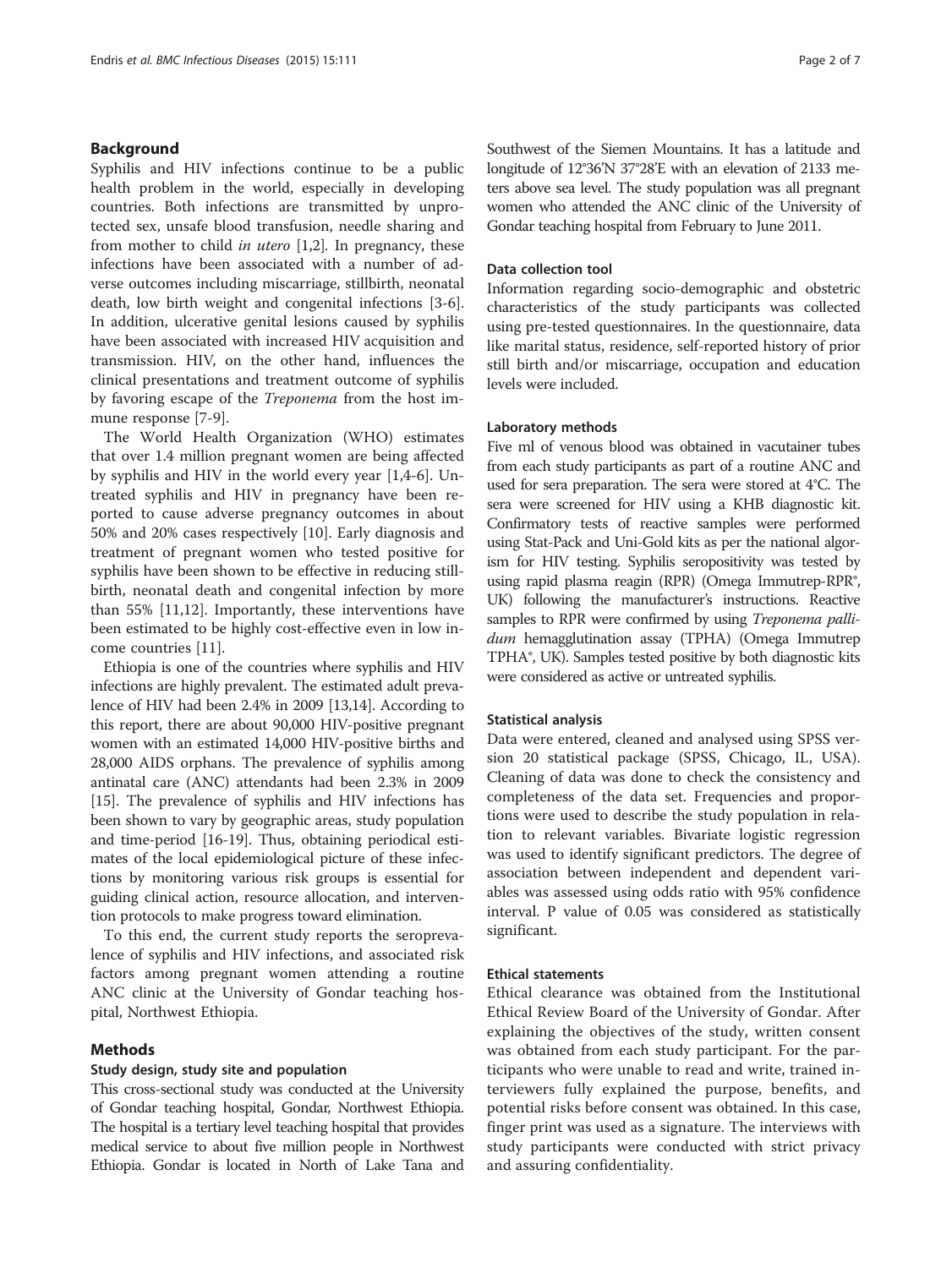#### Results

A total of 385 pregnant women were enrolled to the study. All women approached for participation were consented, interviewed and provided clinical samples (participation  $rate = 100\%).$ 

#### **Demographics**

The median age of the study population was 25 years (SD  $\pm$  5.4). Two hundred thirty seven women (61.6%) were in the age group of 21–29 years. The large proportion of the women 378 (98.2%) were married and 254 (66%) of them were multigravida. About one-third (33.2%) of the women were illiterate. Of all the study participants, 276 (71.7%) were living in urban settings and 350 (90.9%) were orthodox Christians. With respect to occupation, 71.2% of the women were house wives, followed by employed (20.5%), merchants (4.9%) and students (3.4%). Of the 385 women, only 20 (5.2%) were screened for syphilis and HIV in their first trimester; whereas 254 (66%) were screened in their second trimester (Table 1).

#### Seroprevalence of syphilis and associated risk factors

The overall prevalence of syphilis was 11/385(2.9%). All syphilis seropositive cases were observed among married women who were house wives by occupation (Table [2\)](#page-3-0). In terms of age, high syphilis seroprevalence was observed among women in the age group of above 30 years (6%). Among syphilis seropositive women, a higher proportion (54.5%) were screened for the first time at third trimester of their pregnancy.

Bivariate analysis revealed that older women above the age of 30 years (COR 3.69, 95% CI 0.83 – 16.82,  $P = 0.06$ ), house wives  $(P = 0.05)$ , multigravida (COR 5.33, 95% CI  $0.69 - 112.46$ ,  $P = 0.07$ ) and rural dwellers (COR 2.16, 95%) CI 0.56 - 8.22,  $P = 0.17$ ) were more likely to be positive for syphilis infection. An experience of miscarriage (95% CI 0.54-9.60, P = 0.21) and a history of stillbirth (95% CI 0.00-17.54,  $P = 0.17$ ) were associated with syphilis infection with the odds of 2.22 and 3.24 respectively.

#### Seroprevalence of HIV and associated factors

Overall, 11.2% (43/385) of the pregnant women were positive for HIV. The prevalence rate of HIV for all sociodemographic groups was ranging from 7.7% to 28.6% (Table [3](#page-4-0)). In this study, married women were 3.29 times more likely to be infected with HIV (95% CI 0.43 -20.00) than unmarried women. Being merchants was associated with 2.07 times greater odds to HIV infection (95% CI  $0.46 - 8.85$ ).

HIV and syphilis co-infection was observed in two house wives (0.5%) with the age of 27 and 28 years (data not shown). But, the association between HIV and syphilis seropositivity was not statistically significant ( $P > 0.05$ ).

| Table 1 Socio-demographic and obstetric characteristics |
|---------------------------------------------------------|
| of pregnant women attending ANC clinic at the           |
| university of Gondar teaching hospital from February to |
| June 2011                                               |

| <b>Characteristics</b>         | Number ( $n = 385$ ) | Percent (%) |
|--------------------------------|----------------------|-------------|
| Age category                   |                      |             |
| $<$ 20                         | 64                   | 16.6        |
| 21-29                          | 237                  | 61.6        |
| $\geq$ 30                      | 84                   | 21.8        |
| Residence                      |                      |             |
| Urban                          | 276                  | 71.7        |
| Rural                          | 109                  | 28.3        |
| Marital Status                 |                      |             |
| Married                        | 378                  | 98.2        |
| Single/divorced/widowed        | 7                    | 1.8         |
| Gravidity                      |                      |             |
| primagravida                   | 131                  | 34.0        |
| Multigravida                   | 254                  | 66.0        |
| Gestational stage at screening |                      |             |
| First trimester                | 20                   | 5.2         |
| Second trimester               | 254                  | 66.0        |
| Third trimester                | 111                  | 28.8        |
| Prior stillbirth               | 26                   | 6.8         |
| Prior miscarriage              | 57                   | 14.8        |
| Religion                       |                      |             |
| Orthodox                       | 350                  | 90.9        |
| Muslim                         | 35                   | 9.1         |
| Occupation                     |                      |             |
| Employed                       | 79                   | 20.5        |
| Housewife                      | 274                  | 71.2        |
| Student                        | 13                   | 3.4         |
| Merchant                       | 19                   | 4.9         |
| Education                      |                      |             |
| Illitrate                      | 128                  | 33.2        |
| Elementary                     | 89                   | 23.1        |
| Secondary and above            | 168                  | 43.6        |

#### **Discussion**

Syphilis remains a major cause of morbidity and mortality in the world despite the availability of effective treatment. Interventions including early ANC, massive screening and prompt treatment with antibiotics have been reported to reduce syphilis attributable-risks [\[11](#page-5-0)[,12\]](#page-6-0). Ethiopia is among the countries where syphilis and HIV are highly prevalent. In the past decade, ANC coverage in Ethiopia and screening of pregnant women for syphilis as well as HIV has increased markedly [\[14,15](#page-6-0)]. Although, information regarding syphilis and HIV prevalence among this group of population from different parts of the country is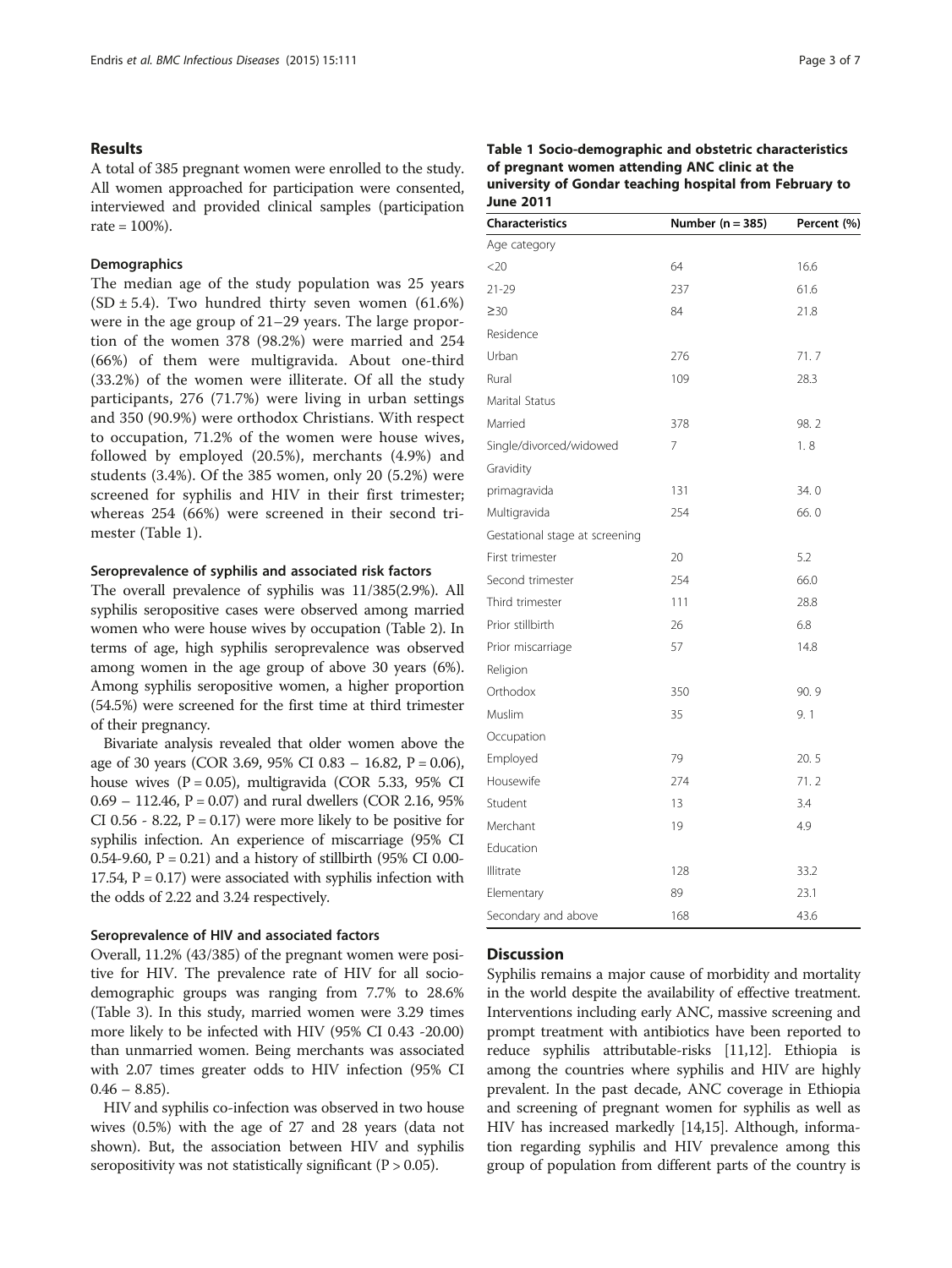| <b>Characteristics</b>         | <b>Syphilis</b> |                  | <b>COR (95%CI)</b>    | P-value   |
|--------------------------------|-----------------|------------------|-----------------------|-----------|
|                                | Positive        | <b>Negatives</b> |                       |           |
| Age category                   |                 |                  |                       |           |
| $<$ 20                         | 2(3.1)          | 62(96.9)         | 1.88 (0.23-12.29)     | 0.37      |
| $21 - 29$                      | 4(1.7)          | 233(98.3)        | 1.00                  |           |
| $\geq 30$                      | 5(6.0)          | 79(94)           | 3.69 (0.83-16.82)     | 0.06      |
| Residence                      |                 |                  |                       |           |
| Urban                          | 6(2.2)          | 270(97.8)        | 1.00                  |           |
| Rular                          | 5(4.6)          | 104(95.4)        | 2.16 (0.56-8.22)      | 0.17      |
| Marital Status                 |                 |                  |                       |           |
| Married                        | 11(2.9)         | 367(97.1)        | Undefined             | 0.81      |
| Single/divorced/widowed        | O(0.0)          | 7(100)           | 1.00                  |           |
| Gravidity                      |                 |                  |                       |           |
| Primagravida                   | 1(0.8)          | 130(99.2)        | 1.00                  |           |
| Multigravida                   | 10(3.9)         | 244(96.1)        | 5.33 (0.69-112.46)    | 0.07      |
| Gestational stage at screening |                 |                  |                       |           |
| First trimester                | O(0.0)          | 20(5.3%)         | 1.00                  |           |
| Second trimester               | $5(2.0\%)$      | 249(98%)         | Undefined             | 0.68      |
| Third trimester                | 6(5,4%)         | 105(94.6%)       | Undefined             | 0.36      |
| Stillbirth                     |                 |                  |                       |           |
| Yes                            | 2(7.7)          | 24(92.3)         | 3.24(0.00-17.54)      | 0.17      |
| No                             | 9(2.5)          | 350(97.5)        | 1.00                  |           |
| Miscarriage                    |                 |                  |                       |           |
| Yes                            | 3(5.3)          | 54 (94.7)        | 2.22 (0.54-9.60)      | 0.21      |
| No                             | 8(2.4)          | 320(97.6)        | 1.00                  |           |
| Occupation                     |                 |                  |                       |           |
| Employed                       | O(0)            | 79(100)          | 1.00                  |           |
| Housewife                      | 11(4.0)         | 263(96.0)        | Undefined             | 0.05      |
| Student                        | O(0.0)          | 13 (100)         | Undefined             | <b>NA</b> |
| Merchant                       | O(0.0)          | 19(100)          | Undefined             | <b>NA</b> |
| Education                      |                 |                  |                       |           |
| Illitrate                      | 4(3.1)          | 124(96.9)        | $0.23$ (0.02-6.03)    | 0.26      |
| Elementary                     | 6(6.7)          | 83(93.3)         | $0.51 (0.05 - 12.73)$ | 0.46      |
| Secondary and above            | 1(0.6)          | 167(99.4)        | 1.00                  |           |
| Over all                       | 11(2.9)         | 374 (97.1)       |                       |           |

<span id="page-3-0"></span>Table 2 Bivariate analysis of associated factors for Syphilis seropositivity among pregnant women from February to June 2011

COR: crude odds ratio, NA: Not applicable.

available, data on co-morbidities of these infections among pregnant women in the Gondar area is scarce. This study sought to address this gap by updating the prevalence of syphilis and HIV among pregnant women attending the ANC at the University of Gondar teaching hospital.

The overall seroprevalence of syphilis among pregnant women was 2.9% which is consistent with the report from Addis Ababa [\[20](#page-6-0)]. Compared to other countries, the observed 2.9% seroprevalence of syphilis is higher

than the 0.07% prevalence rates in Nigeria [\[21](#page-6-0)], 1.6% in Tanzania [\[22](#page-6-0)] and 0.39% in rural China [\[23](#page-6-0)]. Yet, it is lower when compared with other cities in Ethiopia; the 13.7% seroprevalence in Debretabor [[24\]](#page-6-0), 12.1% in Jimma [\[25](#page-6-0)] and 4.6% in Gambella [\[15](#page-6-0)]. The lower prevalence of syphilis among the study population could be attributed to the increase in syphilis screening at the ANC and effective treatment with antibiotics in the last 10 years [\[15](#page-6-0)].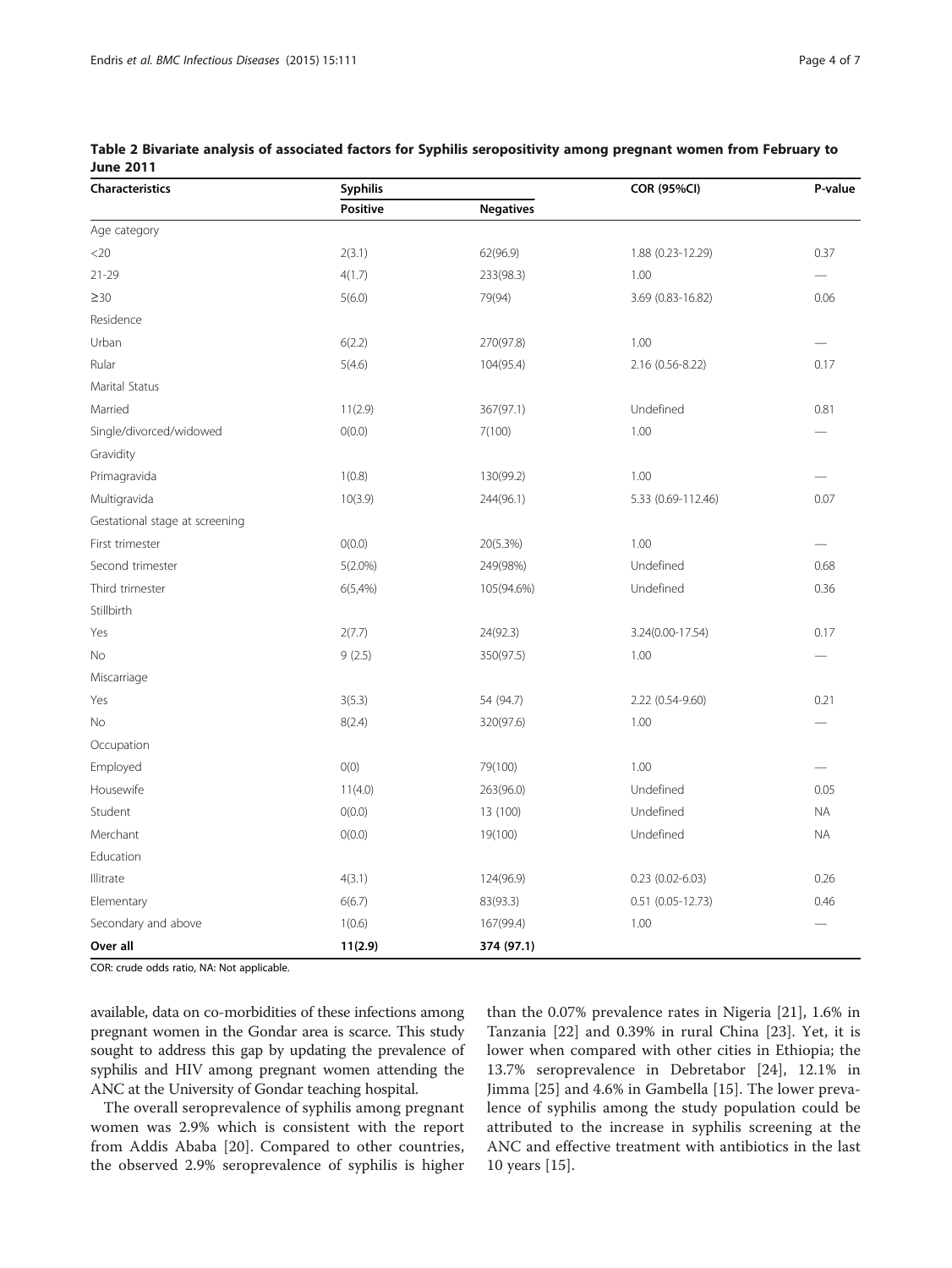| <b>Characterstics</b>          | <b>HIV</b>      |                 | <b>COR (95%CI)</b>   | P-value |
|--------------------------------|-----------------|-----------------|----------------------|---------|
|                                | <b>Positive</b> | <b>Negative</b> |                      |         |
| Age category                   |                 |                 |                      |         |
| $<$ 20                         | 7(10.9)         | 57(89.1)        | $0.96(0.36-2.45)$    | 0.90    |
| $21 - 29$                      | 27(11.4)        | 210(88.1)       | 1.00                 |         |
| $\geq$ 30                      | 9(10.7)         | 75(89.3)        | $0.93(0.39-2.19)$    | 0.97    |
| Residence                      |                 |                 |                      |         |
| Urban                          | 32(11,6)        | 244(88,4)       | 1.00                 |         |
| Rular                          | 11(10.1)        | 98(89.9)        | $0.86$ $(0.39-1.85)$ | 0.67    |
| Marital Status                 |                 |                 |                      |         |
| Married                        | 41(10.8)        | 337(89.2)       | 3.29 (0.43-20.00)    | 0.18    |
| Single/divorced/widowed        | 2(28.6)         | 5(71.4)         | 1.00                 |         |
| Gravidity                      |                 |                 |                      |         |
| Primagravida                   | 12(9.2)         | 119(90.8)       | 1.00                 |         |
| Multigravida                   | 31(12.2)        | 223(87.8)       | 1.38 (0.65-2.96)     | 0.47    |
| Gestational stage at screening |                 |                 |                      |         |
| First trimester                | 3(15%)          | 17(85.0%)       | 1.00                 |         |
| Second trimester               | 33(13%)         | 221(87%)        | 0.85 (0.22-3.85)     | 0.50    |
| Third trimester                | $7(6.3\%)$      | 104(93.7%)      | $0.38$ $(0.08-2.08)$ | 0.18    |
| Stillbirth                     |                 |                 |                      |         |
| Yes                            | 5(19.2)         | 21 (80.8)       | 2.01 (0.62-6.08)     | 0.15    |
| No                             | 38(10.6)        | 321(89.4)       | 1.00                 |         |
| Miscarriage                    |                 |                 |                      |         |
| Yes                            | 11(19.3)        | 46 (80.7)       | 2.21 (0.97-4.96)     | 0.03    |
| <b>No</b>                      | 32 (9.8)        | 296(90.2)       | 1.00                 |         |
| Occupation                     |                 |                 |                      |         |
| Employed                       | 9(11.4)         | 70(88.6)        | 1.00                 |         |
| Housewife                      | 29(10.6)        | 245(89.4)       | $0.92$ $(0.39-2.20)$ | 0.83    |
| Student                        | 1(7.7)          | 12(92.3)        | $0.65(0.03 - 5.93)$  | 0.57    |
| Merchant                       | 4(21.1)         | 15(78.9)        | 2.07 (0.46-8.85)     | 0.22    |
| Education                      |                 |                 |                      |         |
| Illitrate                      | 12(9.4)         | 116(90.6)       | $0.81$ $(0.35-1.84)$ | 0.72    |
| Elementary                     | 12(13.5)        | 77(86.5)        | 1.22 (0.53-2.81)     | 0.75    |
| Secondary and above            | 19(11.3)        | 149(88.7)       | 1.00                 |         |
| Overall                        | 43(11.2)        | 342(88.8)       |                      |         |

<span id="page-4-0"></span>Table 3 Bivariate analysis of associated factors for HIV seropositivity among pregnant women from February to June 2011

COR: crude odds ratio.

In this study, we found that older age and being from rural areas were associated with syphilis infection. This was in agreement with the national ANC sentinel report that revealed high syphilis infection among women between the age of 34–49 years and rural dwellers [\[15](#page-6-0)]. This result was also consistent with the studies from China [\[23\]](#page-6-0), Zimbabwe [\[26\]](#page-6-0) and Mexico [\[27](#page-6-0)] that displayed higher syphilis prevalence among older population. All syphilis cases were observed among house wives with no/low education. However, it is not clear whether these finding was due to risky sexual behavior of the women or due to the high proportion of house wives in the study. It appears that high rate of syphilis in this group might be due to a risk of re-infection from their partners, as using protective methods like condom is uncommon among married couples. Further, it might be partially explained by the fact that these women were less educated and presumably had low treatment seeking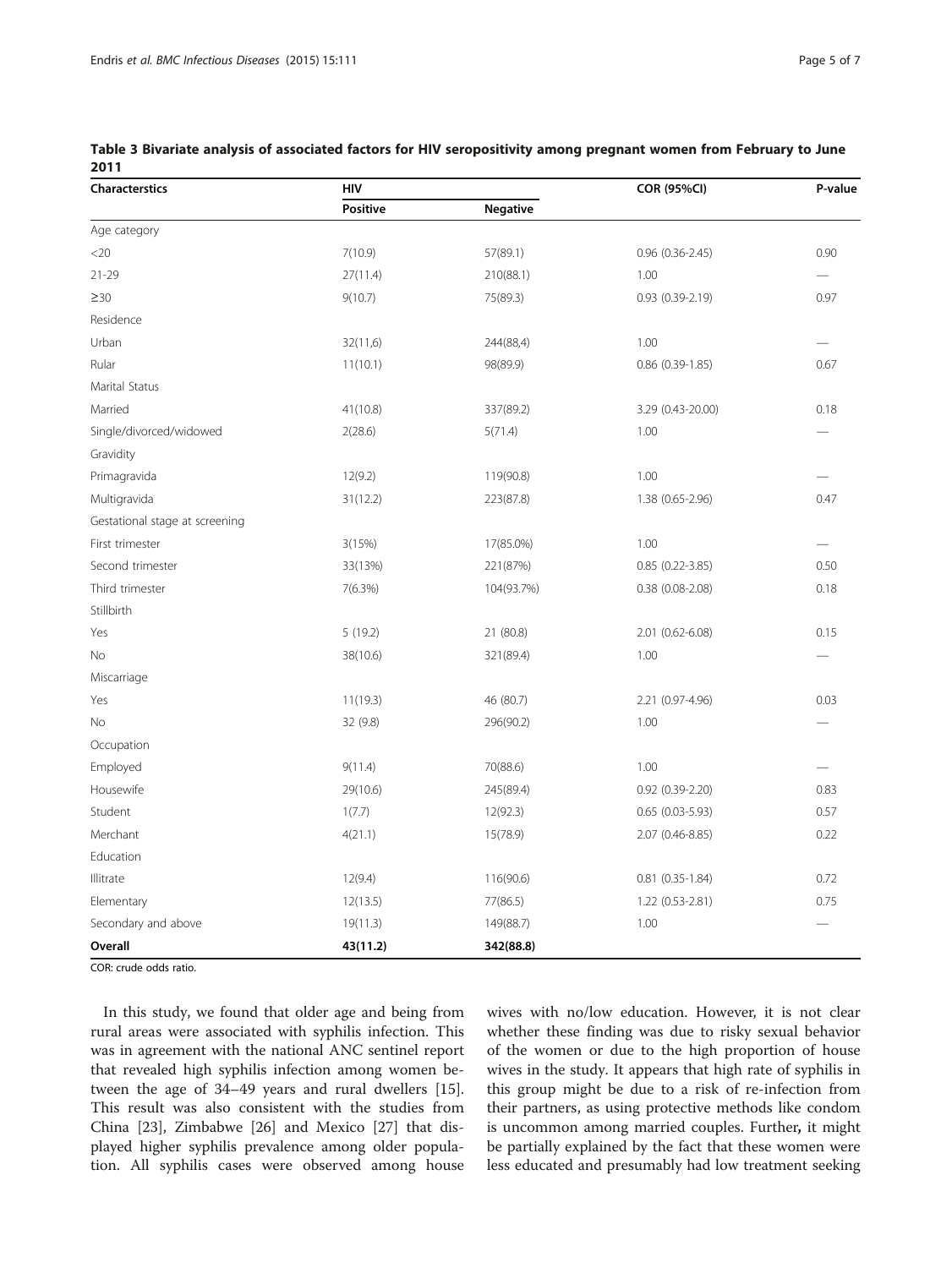<span id="page-5-0"></span>behavior [[28,29](#page-6-0)]. However, similar observations were not made with respect to HIV infection that shares a common route of infection with syphilis. Thus, we recommend a further investigation with larger population size to address this issue.

Our data showed that syphilis seropositive women had higher likelihood of experiencing adverse pregnancy outcomes, such as stillbirth and miscarriage. This result is in agreement with a number of previous studies that reported adverse pregnancy outcomes in over half of pregnant women with untreated syphilis [4-6]. Importantly, 54.5% of syphilis seropositive women were screened at the third trimester suggesting that there is a potential risk to experience adverse outcomes. Taken together, this observation highlights the need to strengthen the existing ANC, and timing the interventions to reduce syphilis related adverse pregnancy outcomes.

Our study found high prevalence of HIV infection (11.2%) among pregnant women attending the ANC. This rate was exceeding the 9.6% rate reported seven years ago from this area [[16\]](#page-6-0) and the national prevalence of HIV among similar population [\[14](#page-6-0)]. But, it is similar to the 11.9% report by Tiruneh [\[30\]](#page-6-0) and the 11.8% prevalence of HIV among street dwelling women in Gondar [\[31](#page-6-0)]. This data indicating that the HIV epidemic remains an important public health concern among pregnant women in the Gondar area and suggest that there is a need to strengthen intervention efforts including voluntary counselling and testing, and health education on prevention of HIV infection.

Analysis of socio-demographic factors revealed relatively higher association of married women and merchants with HIV infection, albeit the correlation did not reach statistical significance. In contrast to a number of studies that have revealed the correlation between syphilis seropositivity and HIV infection [7-9], we have not observed a significant association between the two infections in this study. This could be attributed to the low prevalence of syphilis among the study population.

This study has some limitations in that it includes only those pregnant women who attend the ANC. Thus, the reported figure may underestimate the prevalence of syphilis as a significant number of pregnant women who have no access to ANC and may not seek treatment are missing. Further, we cannot confirm whether the self-reported history of adverse pregnancy outcomes among syphilis seropositive women were due to syphilis infection. Despite the limitations, this study has provided useful data on seroprevalence of syphilis and HIV among pregnant women who attend ANC at the University of Gondar teaching hospital.

#### Conclusions

There is still the problem of syphilis and HIV in our region as shown by our findings. The gap and the need we found is that it is important to screen all pregnant women for these infections during the ANC. Thus, it is essential to strengthen the existing ANC services and health education on transmission and prevention of these diseases.

#### Competing interests

The authors declare that they have no competing interests.

#### Authors' contributions

ME conceived and designed the study, participated in data collection and conducted data analysis. TD drafted and finalized the manuscript for publication. YB and FM assisted in data collection and reviewed the initial and final drafts of the manuscript. ME and TD interpreted the results, and reviewed the initial and final drafts of the manuscript. All authors read and approved the final manuscript.

#### Acknowledgements

We acknowledge the University of Gondar Teaching Hospital physicians, counselling nurses and laboratory staff for their kind cooperation during data collection. We would also like to express our appreciation to all the study participants for being volunteers to participate in the study.

#### Author details

<sup>1</sup>School of Biomedical and Laboratory Sciences, College of Medicine and Health Sciences, University of Gondar, P.O.Box.196, Gondar, Ethiopia. <sup>2</sup>Institute of Virology Faculty of Medicine, University of Leipzig, Johannisallee 30, 04103 Leipzig, Germany.

#### Received: 24 December 2014 Accepted: 19 February 2015 Published online: 03 March 2015

#### References

- 1. Global HIV/AIDS response. Epidemic update and health sector progress towards universal access. Geneva: World Health Organization; 2011. Available at: ([http://www.afro.who.int/en/clusters-a-programmes/dpc/](http://www.afro.who.int/en/clusters-a-programmes/dpc/acquired-immune-deficiency-syndrome/features/3439-global-hivaids-response-progress-report-2011.html) [acquired-immune-deficiency-syndrome/features/3439-global-hivaids](http://www.afro.who.int/en/clusters-a-programmes/dpc/acquired-immune-deficiency-syndrome/features/3439-global-hivaids-response-progress-report-2011.html)[response-progress-report-2011.html](http://www.afro.who.int/en/clusters-a-programmes/dpc/acquired-immune-deficiency-syndrome/features/3439-global-hivaids-response-progress-report-2011.html).). Accessed on 17 November 2014.
- 2. Gomez G, Kamb M, Newman L, Mark J, Broutet N, Hawkes S. Untreated maternal syphilis and adverse outcomes of pregnancy: a systematic review and meta-analysis. Bull World Health Organ. 2013;91:217–26. doi:10.2471/BLT.12.107623.
- 3. Newman L, Kamb M, Hawkes S, Gomez G, Say L, Seuc A, et al. Global estimates of syphilis in pregnancy and associated adverse outcomes: analysis of multinational antenatal surveillance data. PLoS Med. 2013;10:e1001396.
- 4. Saloojee H, Velaphi S, Goga Y, Afadapa N, Steen R, Lincetto O. The prevention and management of congenital syphilis: an overview and recommendations. Bull World Health Organ. 2004;82:424–30.
- 5. World Health Organization. Global Elimination of Syphilis: rationale and strategy for action. Geneva, Switzerland; 2007. Available at: ([http://www.who.int/reproductivehealth/publications/rtis/9789241595858/](http://www.who.int/reproductivehealth/publications/rtis/9789241595858/en/) [en/](http://www.who.int/reproductivehealth/publications/rtis/9789241595858/en/)). Accessed on 17 November 2014.
- Towards universal access: scaling up priority HIV/AIDS interventions in health sector. Progress report. 2009. ([http://www.who.int/hivtopics/](http://www.who.int/hivtopics/universalaccess/en/inde.html) [universalaccess/en/inde.html.](http://www.who.int/hivtopics/universalaccess/en/inde.html)
- 7. Ho LE, Lukehart AS. Syphilis using modern approaches to understand an old disease. J Clin Invest. 2011;121:4584–92.
- 8. Lynn WA, Lightman S. Syphilis and HIV: a dangerous combination. Lancet Infect Dis. 2004;4:456–66.
- 9. Kassutto S, Sax P. HIV and syphilis co-infection: trends and interactions. AIDS Clin Care. 2003;15:9–18.
- 10. Hawkes SJ, Gomez GB, Broutet N. Early antenatal care: does it make a difference to outcomes of pregnancy associated with syphilis? a systematic review and meta-analysis. PLoS One. 2013;8(2):e56713. doi:10.1371/journal. pone.0056713.
- 11. Kuznik A, Lamorde M, Nyabigambo A, Manabe YC. Antenatal syphilis screening using point-of-care testing in sub-Saharan African countries: a cost-effectiveness analysis. PLoS Med. 2013;10(11):e1001545. doi:10.1371/journal.pmed.1001545.